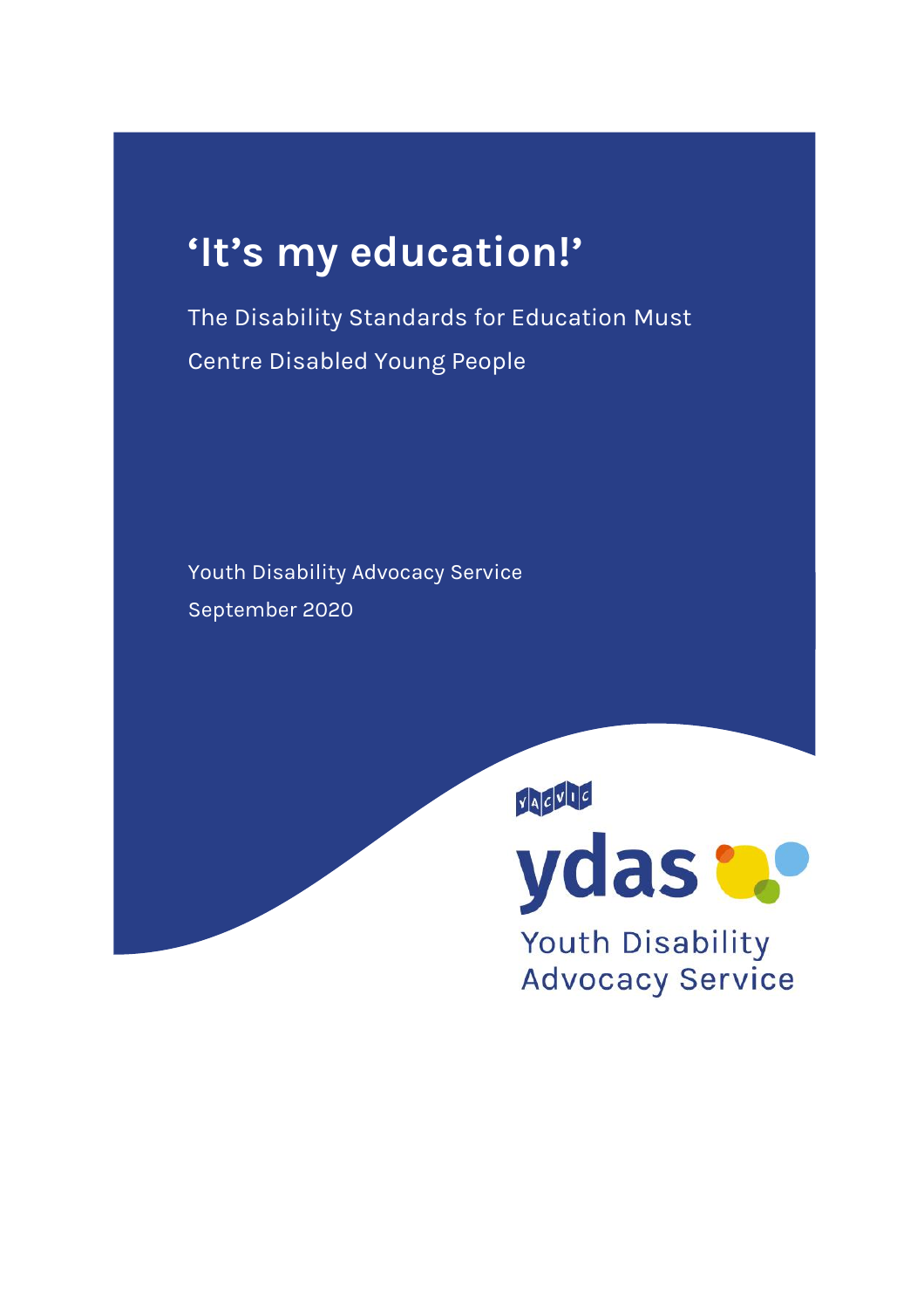

Youth Disability Advocacy Service respectfully acknowledges the Aboriginal and Torres Strait Islander people of this continent. We pay our respects to the ancestors and Elders past and present of all Aboriginal nations in Victoria. We particularly acknowledge young Aboriginal and Torres Strait Islander people as the emerging generation of Elders and leaders.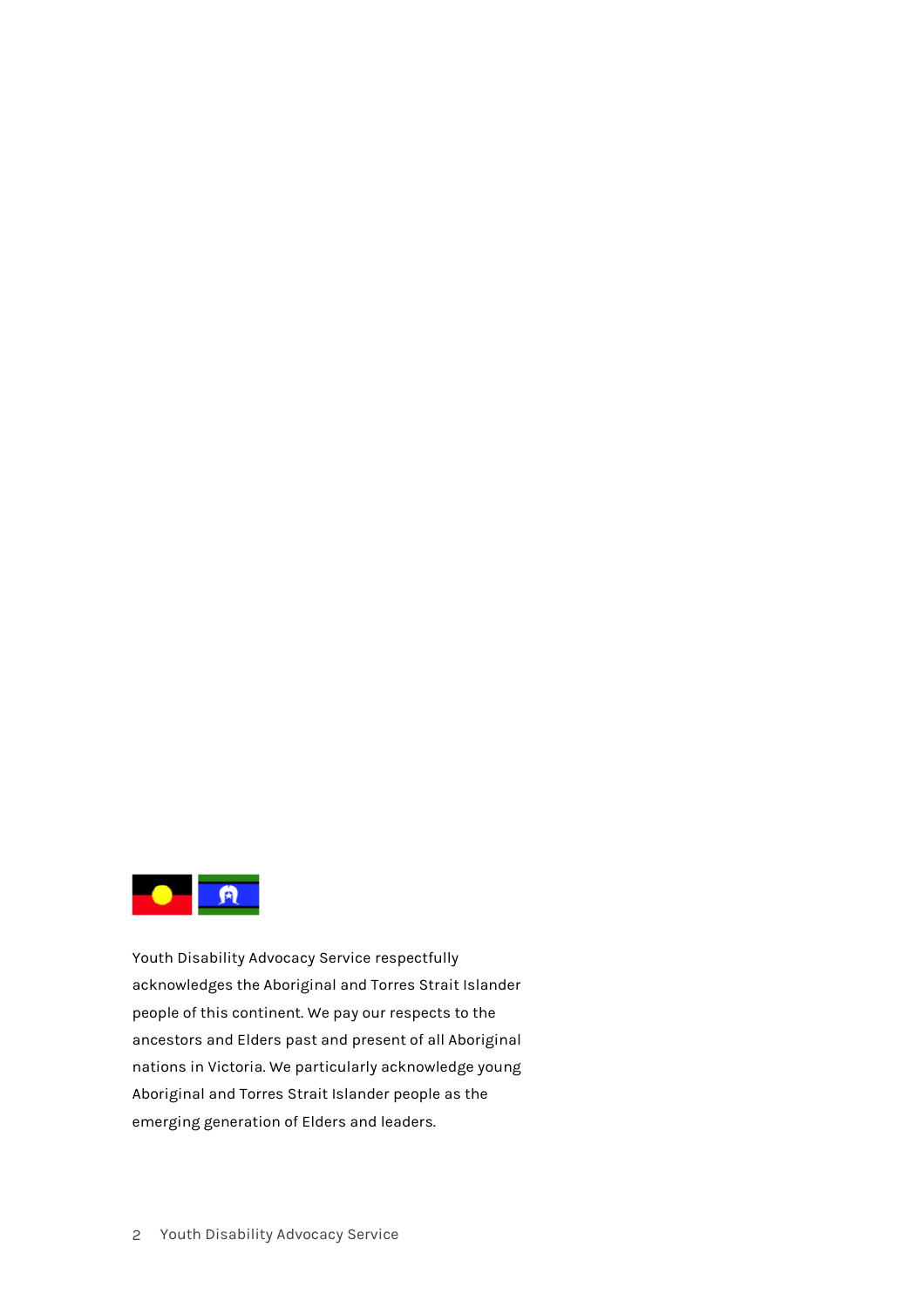## Table of Contents

| Hearing from Young People                             | 4  |
|-------------------------------------------------------|----|
| Youth Disability Advocacy Service                     | 4  |
| Methodology                                           | 4  |
| 'The Standards are Really Important'                  | 5  |
| Perceptions of the Disability Standards for Education | 5  |
| Knowledge of the Standards                            | 6  |
| Knowledge is Power                                    | 6  |
| A Missing Link                                        | 6  |
| Recommendation 1                                      | 6  |
| Youth Participation in Decision-Making                | 7  |
| Youth Participation in the Standards                  | 7  |
| Disabled Students are Locked Out                      | 7  |
| Recommendation 2                                      | 8  |
| 'Close the Loopholes'                                 | 9  |
| Fighting for the Right to Education                   | 9  |
| 'Standards not Rules'                                 | 9  |
| Recommendation 3                                      | 10 |
| Improving Implementation                              | 11 |
| Reliance on Rare Allies                               | 11 |
| (In)Visible Solutions                                 | 12 |
| Recommendation 4                                      | 13 |
| Complaints, Feedback, Discrimination and Bullying     | 14 |
| Disappointing Disparity                               | 14 |
| Uncommunicated Feedback and Complaints Processes      | 14 |
| Recommendation 5                                      | 15 |
| References                                            | 16 |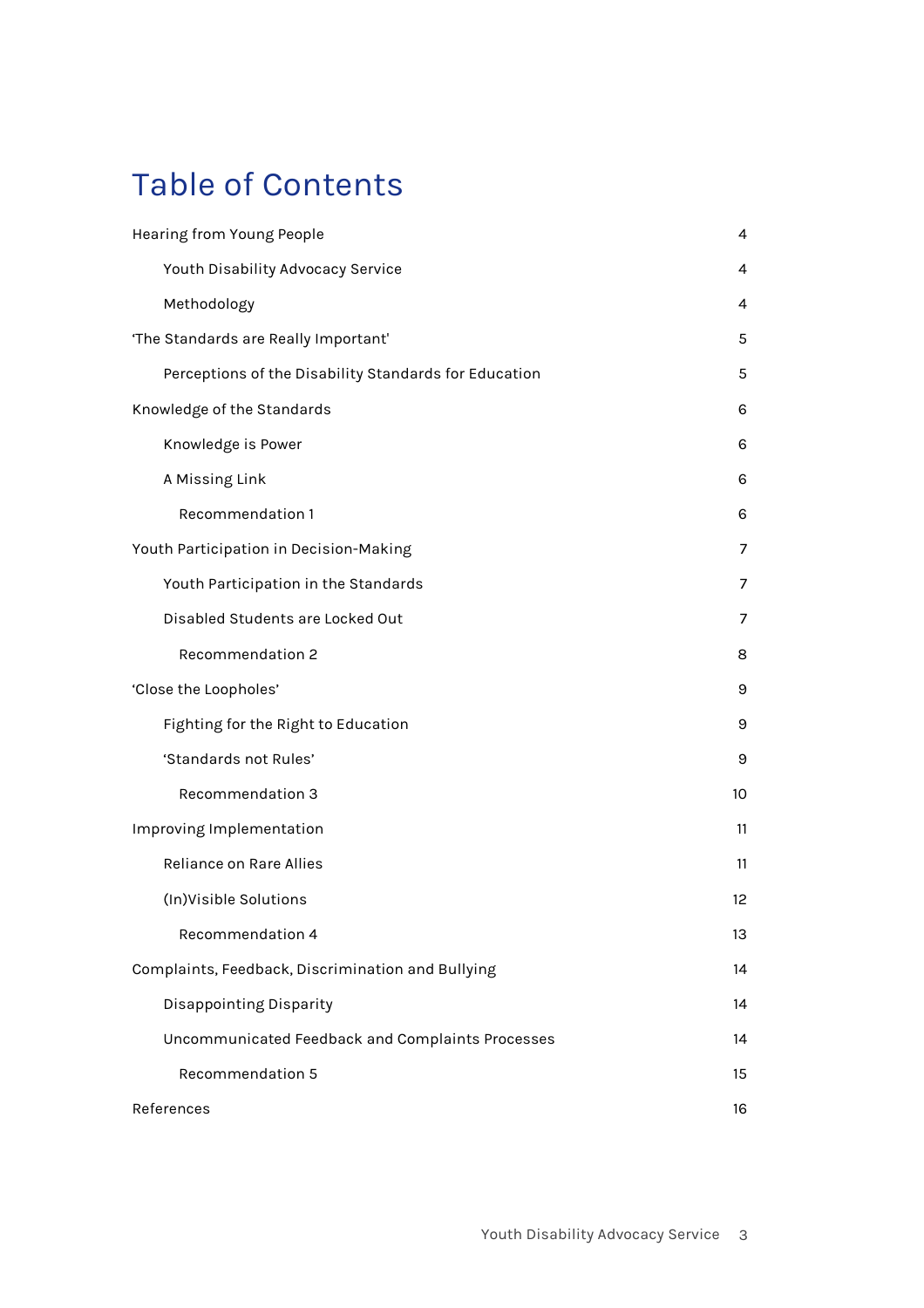### <span id="page-3-0"></span>Hearing from Young People

Youth voice and participation is the fundamental principle that will ensure the Disability Standards for Education are powerful and effective. This report centres the voices and experiences of disabled young people who YDAS considers the key stakeholder in the discussion about inclusive education.

#### <span id="page-3-1"></span>**Youth Disability Advocacy Service**

Youth Disability Advocacy Service (YDAS) is an advocacy organisation that works with disabled young people who are aged 12 to 25. We work with disabled young people in Victoria to make sure they can speak up and are being treated fairly. YDAS is a core agency of Youth Affairs Council Victoria (YACVic). YDAS is a member of the Australian Coalition for Inclusive Education (ACIE).

#### <span id="page-3-2"></span>**Methodology**

Disabled young people with diverse experiences of education were involved in a twohour, in-depth focus group session facilitated by a disabled young YDAS staff member. Two participants of the focus group were each involved in further one-on-one semistructured interviews for one-hour conducted by the same disabled young YDAS staff member. We spoke with young people aged between 15 and 20 years old who are learning at TAFE, university, public and private mainstream schools, and public specialist school.

In the focus group and interviews, disabled young people were asked to share their experiences of education, their reflections on the Standards and their recommendations for change. The young people adeptly connected their personal experiences with system level forces, identifying specific changes that should be made. Their insights into the application of the Standards are valuable and unique. The disabled young people we spoke with demonstrated a strong commitment to improving access to education for all young people. Importantly, they really wanted better outcomes for other disabled young people.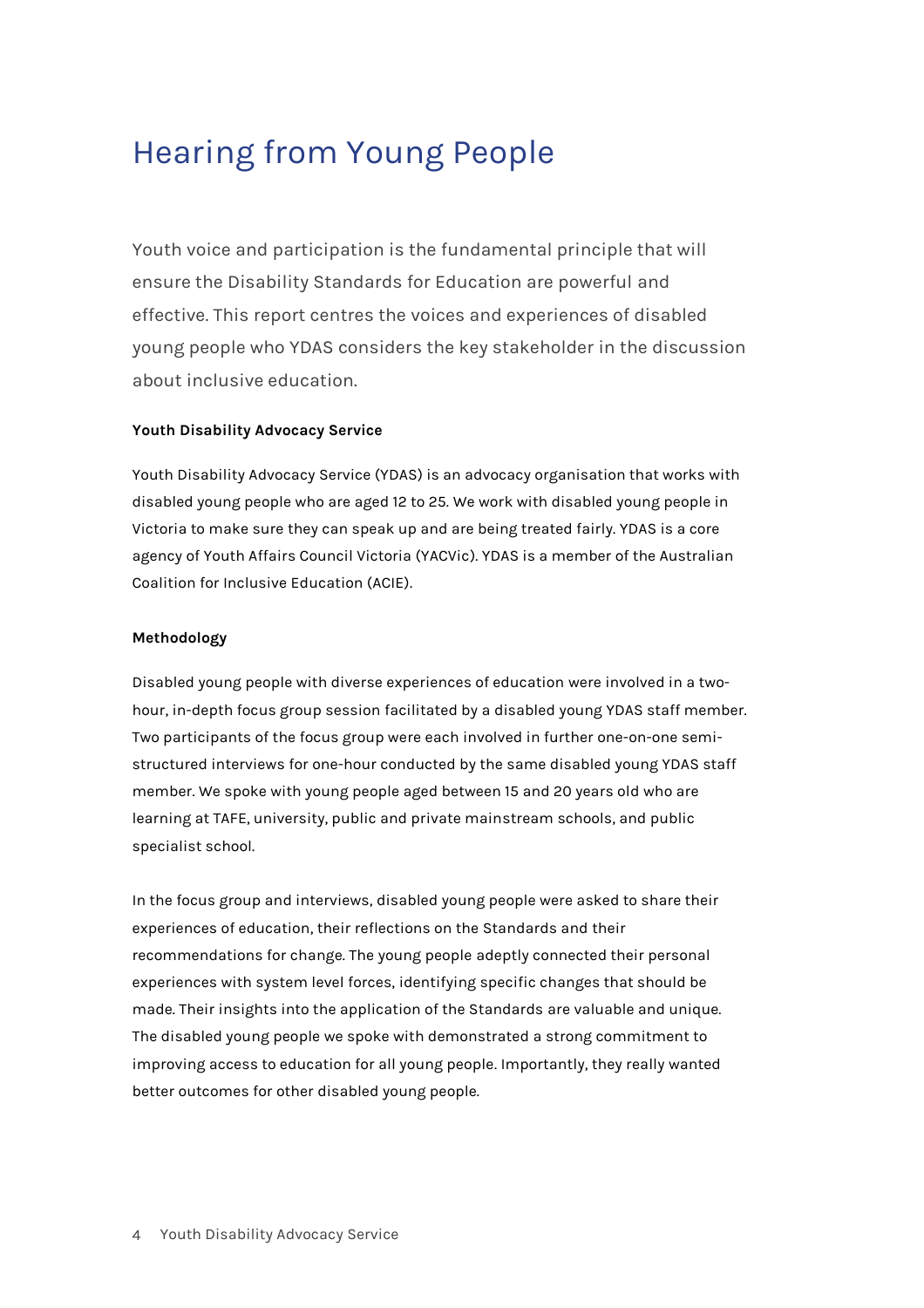# <span id="page-4-0"></span>'The Standards are Really Important'

#### <span id="page-4-1"></span>**Perceptions of the Disability Standards for Education**

<span id="page-4-2"></span>The Disability Standards for Education set the framework for disabled students' access to education. They represent Australia's implementation of Article 24 of the Convention on the Rights of Persons with Disabilities. <sup>1</sup> They aim to ensure that disabled students can access and participate in education on the same basis as other students by identifying the obligations of schools to provide accessible and inclusive education.

Disabled young people recognise the value of the Standards in shaping more inclusive and accessible education. However, based on their experiences, and those of their peers, the aims of the Standards are not yet fully realised. From their perspective, reasonable adjustments that would improve their access to and engagement with education are not easily obtained.

'[Now I know what the Standards are] I have the resources to back myself when talking to my school... The Standards are incredibly important. They allow disabled students to have the same access and without them, we would be set behind.' Luca, 17 year old living in Melbourne

'The Standards are really important. They set the grounds for what schools need to do, what questions they need to ask new students. The schools need to know the rights of the child they have in their care 7 hours!' Alex, young person living in Melbourne

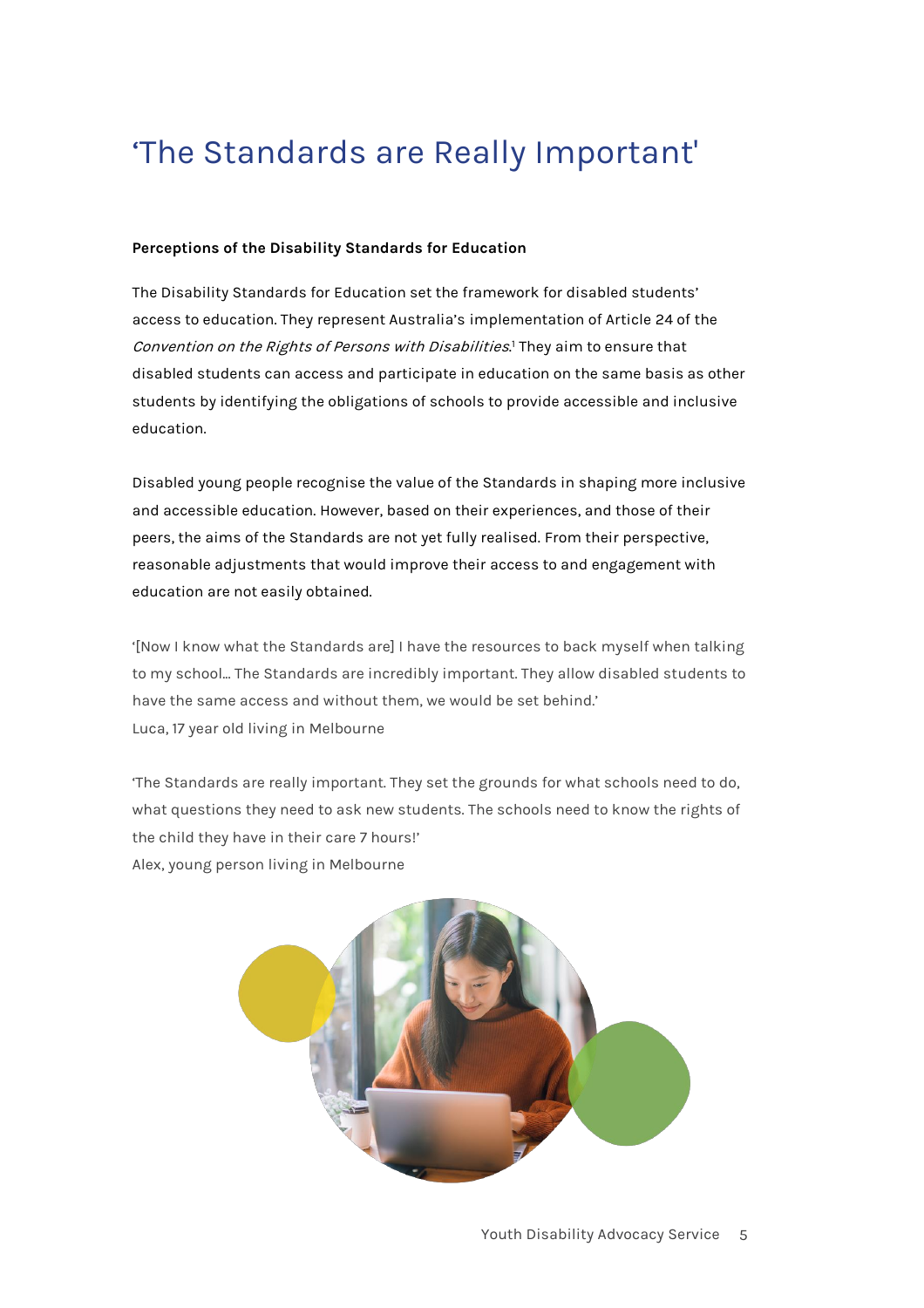### <span id="page-5-0"></span>Knowledge of the Standards

#### <span id="page-5-1"></span>**Knowledge is Power**

The Disability Standards for Education set the framework for all discussions around disabled students' access to education. The more disabled students understand their rights to accessible education, and the legislation that enables them, the better equipped they are to get the education they deserve. Disabled young people expressed that they either had limited understanding of the Standards or wished they knew more about them earlier.

#### <span id="page-5-2"></span>**A Missing Link**

The lack of awareness among disabled students is especially concerning given disabled students' experience of schools failing to initiate conversations with them about reasonable adjustments with students who are entitled to them. Placing the onus onto students to begin this conversation is problematic. Disabled young people argued that they should have been introduced to the Standards years earlier than they did. Many had heard of the Standards, but admitted that they did not know where to access them, how to understand them or how to use them to advocate for more inclusive education.

'It's hard [to ask for reasonable adjustments] because obviously we didn't know what the Standards were. How can we speak up if we don't know what the Standards are? It's hard to know, whether [the Standards] were met or not. The Standards are so grey that the schools could say that they are meeting them when more could be done' Luca, 17 year old living in Melbourne

#### <span id="page-5-3"></span>**Recommendation 1**

**Communicate the Standards to empower young people**

- Proudly and actively promote the existence and importance of the Disability Standards for Education directly to disabled young people in ways that are accessible and engaging to them
- Communicate to disabled young people specific information about:
	- o What reasonable adjustments they are entitled to
	- o How to speak up to request reasonable adjustments
	- o Their rights as disabled young people in accessing education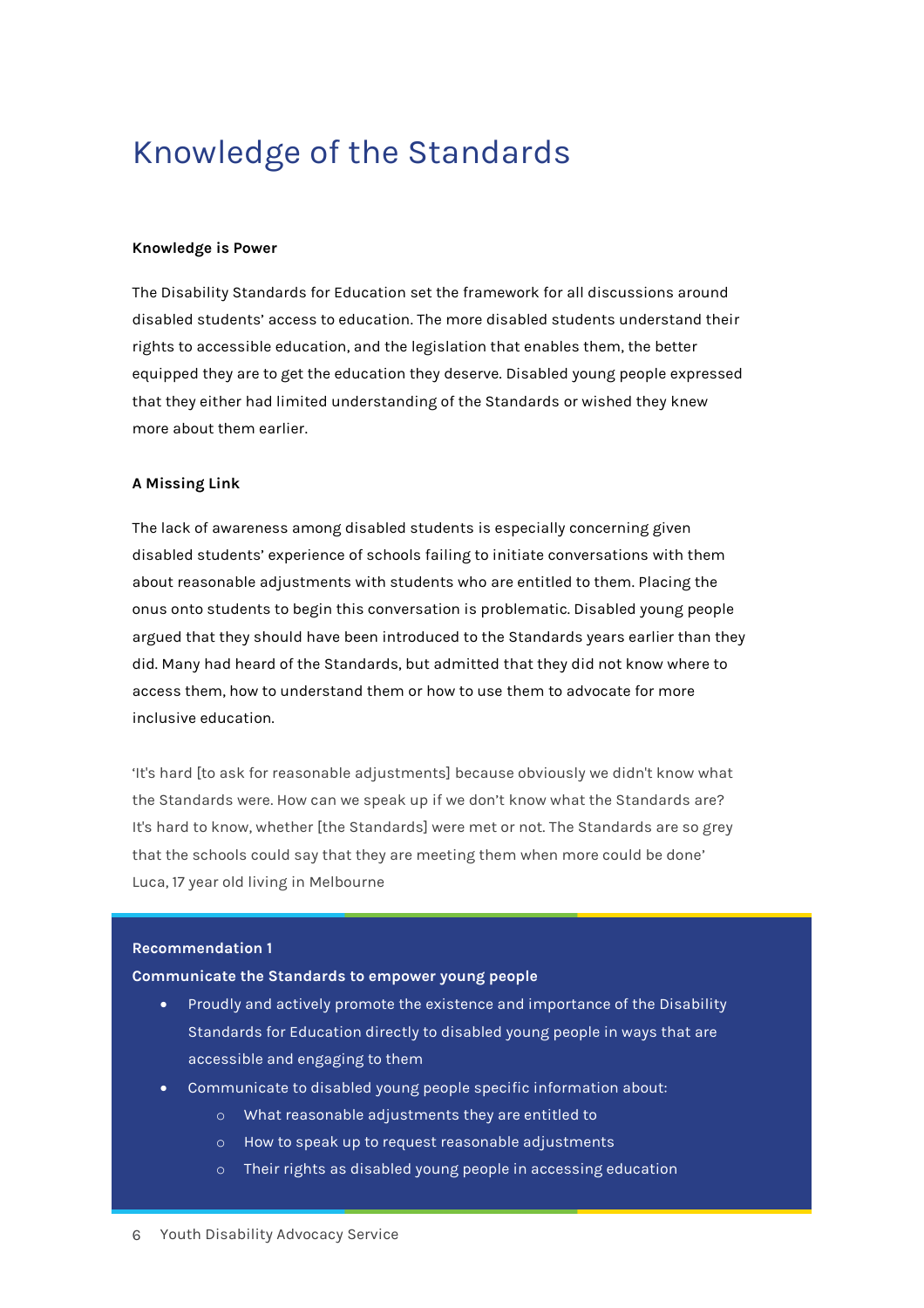# <span id="page-6-0"></span>Youth Participation in Decision-Making

#### <span id="page-6-1"></span>**Youth Participation in the Standards**

The Standards specifically state that students, or an 'associate of the student' should be consulted about their disability and access needs. This provision correctly recognises that disabled people are the experts in their own disability and access needs. It correctly identifies that the disability can be experienced differently by different people. It also aligns with best practice for working with young people; the principles of youth participation and Student Voice. 23

Students know what reasonable adjustments will work best for them. Disabled young people recognise that the Standards work best when they are meaningfully involved in shaping their implementation.

#### <span id="page-6-2"></span>**Disabled Students are Locked Out**

In practice, students are infrequently and tokenistically included in these discussions if not locked out altogether. Failing to meaningfully consult with disabled students and include them in decision-making around their access needs demonstrates a lack of respect for their agency and lived experience.

'The young person should decide what is reasonable, not schools' Alex, young person living in Melbourne

'Sometimes they deemed it inappropriate for me to be in the meetings [about my education and access], which is bizarre because it's fundamentally about me!... or I was just there to observe what was happening rather than being one of the main people on the table' Luca, 17 year old living in Melbourne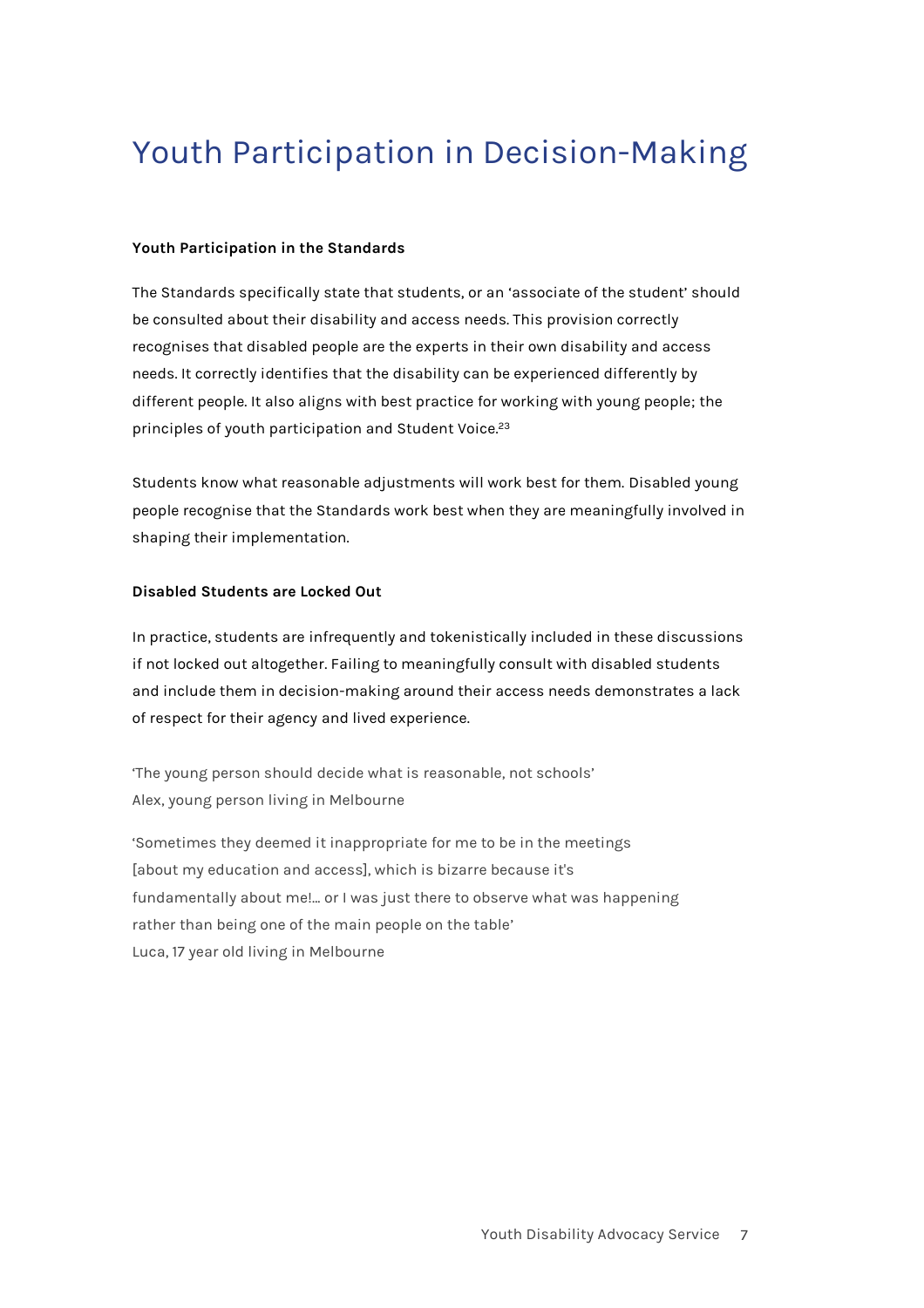#### *Oscar's Story*

At my mainstream school, I was one of the first kids with a disability, and they didn't know how to accommodate to me. My teacher's aide would actually do all the work for me instead of me, even though I wanted to do it. I think I should have the right to learn what everyone else is learning.

In Year 7, my school had a meeting about my disability and access needs. In that meeting was the Deputy Principal (Specialist Education), the Learning and Support Coordinator, my mum, my year level leader, my teacher's aide, a lady from the Department of Education but not me. In that meeting that had a really important discussion about my education, but I wasn't there! I felt betrayed. Betrayed. Because I wanted to go. That meeting was about my education! Of course I wanted to go!

Everyone should be able to be part of that conversation about what they are learning.'. I've been in special education since year eight. And I've loved it ever since year eight. I felt that I was supported in that environment and I felt like that I belonged there. If my mainstream school supported me better, I would have stayed

#### <span id="page-7-0"></span>**Recommendation 2**

**Embed youth voice in the implementation of the Standards**

- Ensure the young person is actively involved in all meetings, discussions and decisions about reasonable adjustments
- Ensure that the final say about reasonable adjustments rests with the young person
- Support disabled students to advocate for reasonable adjustments and equal education by:
	- o Increasing capacity of advocacy organisations to assist in discissions about reasonable adjustments
	- o Increasing funding and support for training programs for disabled young people
- Encourage flexibility from education institutions in allowing students to communicate and participate in the way in the way that suits best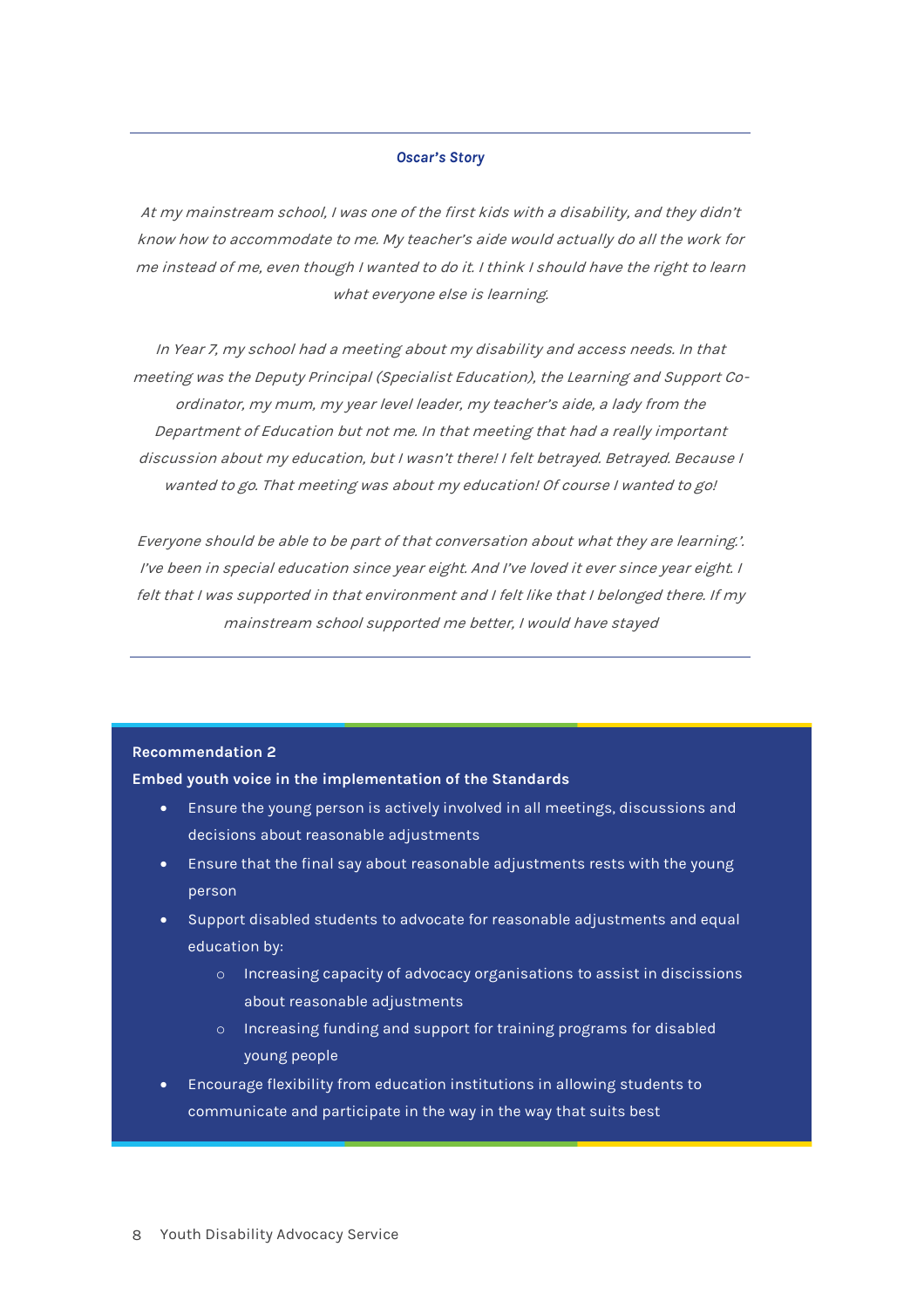## <span id="page-8-0"></span>'Close the Loopholes'

#### <span id="page-8-1"></span>**Fighting for the Right to Education**

The Standards support disabled students to request and receive reasonable adjustments to participate alongside everyone else. The intention and framework are valuable, but in practice it is difficult for students, parents, and school staff alike to negotiate. Disabled young people talked about lengthy and sometimes fruitless negotiations between themselves, their parents, and the education provider. They felt that the power in negotiations lie with the education provider, who would often use excuses to avoid making changes.

'At uni, I had to hustle to get anything implemented' Xavier, 20 year old living in regional Victoria

'It feels like you need to be super determined or have really determined and supportive parents fighting for you to get anything done' Camellia, 20 year old living in Melbourne

'It's so ironic, really, that all my requests for access fell on deaf ears' Camellia, 20 year old living in Melbourne

'The ball's in the school's court, they get to decide. My school had the means for it [to implement reasonable adjustments] so they agreed to do it' Blair, 15 year old living in Melbourne

#### <span id="page-8-2"></span>**'Standards not Rules'**

The difficulty that disabled young people have faced in accessing education, coupled with the difficulty they have experienced in negotiating reasonable adjustments, results in a shared perception that the Standards are insufficiently enforced. Disabled young people told us that the language of the 'Standards' implies that they are aspirational rather than an enforced minimum.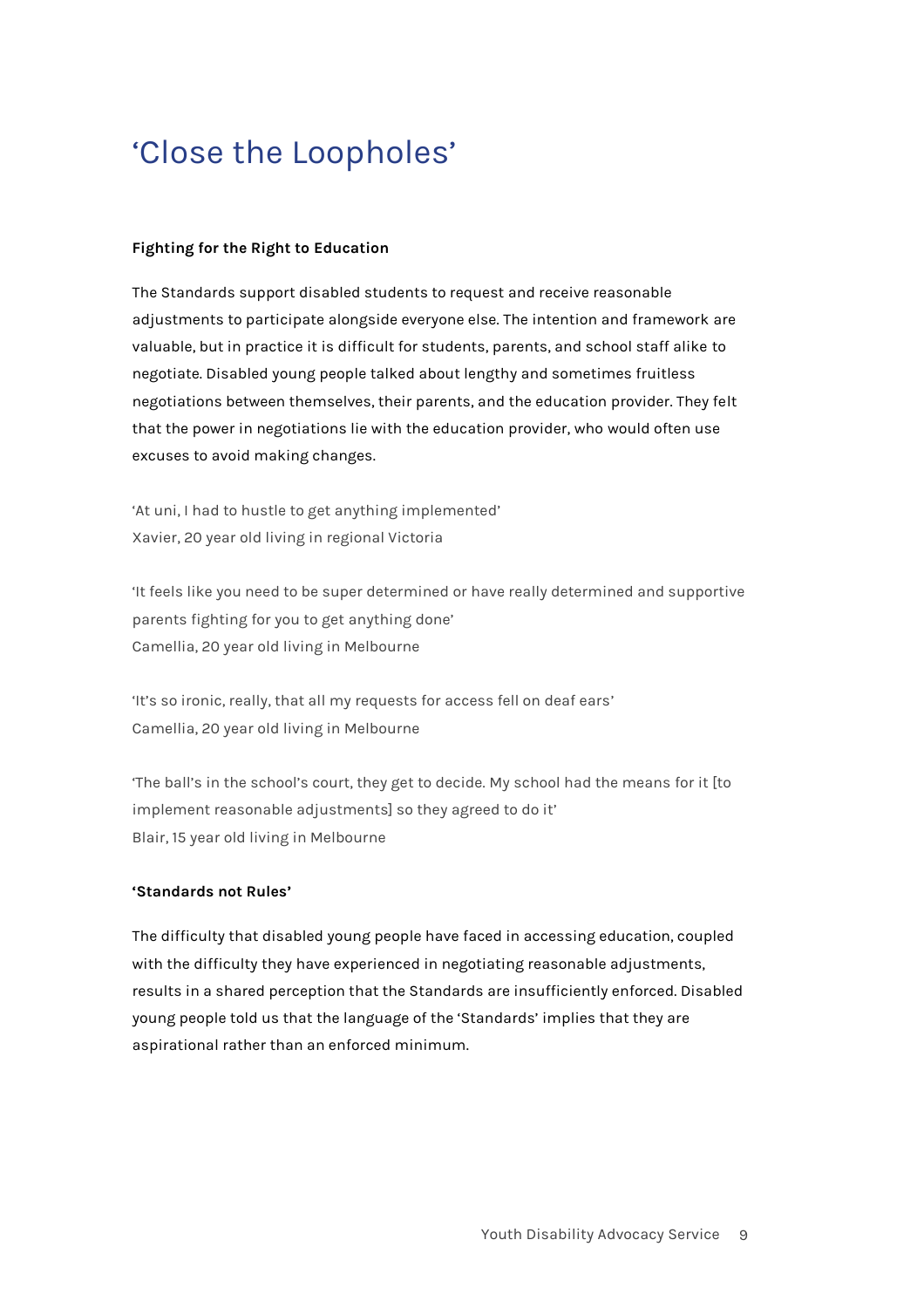They are 'Standards' not 'Rules'. It means that they are just guidelines. It means that there are schools below it, that aren't meeting the Standards. It's phrased as a goal rather than a baseline. If it's taking 15 years to meet a goal that's a fundamental human right, that says a lot about the state of things Blair, 15 year old living in Melbourne

I think it's time to close the loopholes. These [reasonable adjustments] are specific things that we need to access education, they are not up for debate! Luca, 17 year old living in Melbourne

#### <span id="page-9-0"></span>**Recommendation 3**

**Enforce the right to accessible and inclusive education for students by closing loopholes**

- Ensure schools understand and meet their obligations under the Standards
- Remove loopholes for schools to deny necessary adjustments based due to a lack of resources or interpretation of the Standards
	- o Increase resources for public mainstream education providers to provide reasonable adjustments to remove the excuse of unjustifiable hardship
	- o Increase accountability measures for schools, notably private schools, to report on and provide reasonable adjustments

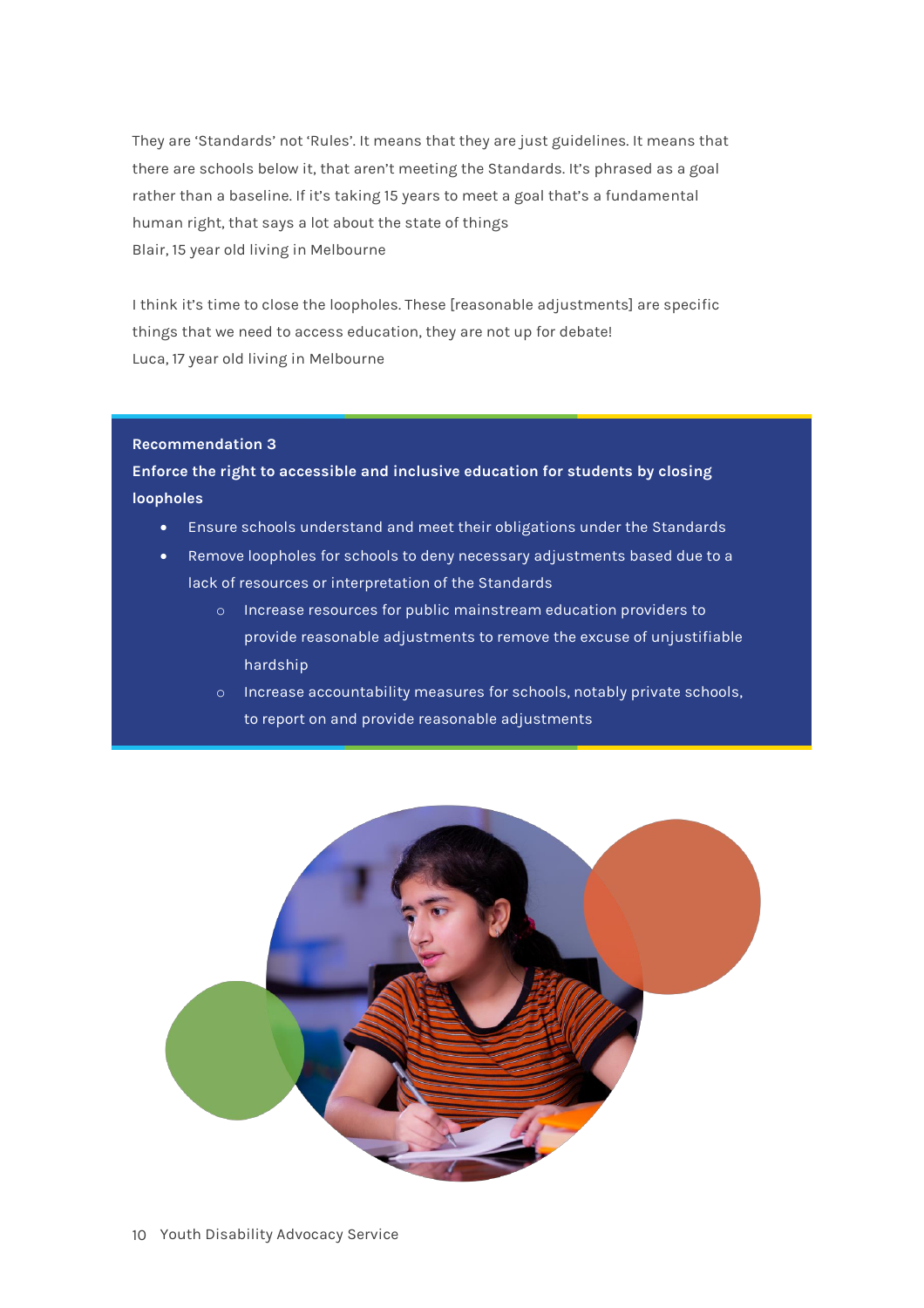# <span id="page-10-0"></span>Improving Implementation

#### **The Right to an Inclusive Education**

Disabled people have the right to inclusive education[.1](#page-4-2) Inclusive education involves all students learning together, with the appropriate supports in place.4 Disabled young people we spoke with detailed how their difficulties in accessing reasonable adjustments resulted in them moving to segregated education in order to have their access needs met. For these young people, their experiences at mainstream school were defined by inaccessibility and difficulty.

#### <span id="page-10-1"></span>**Reliance on Rare Allies**

The quality of disabled students' experiences in education was highly dependent on the presence of allies within the system. Skilled, experienced and understanding staff make positive differences in the quality of disabled students' access to education and ability for the student to advocate for their needs. Unfortunately, many disabled young people spoke about the lack of awareness or interest in understanding disability and the value of reasonable adjustments. This lack of awareness is a major barrier to disabled students' access to education.

Young people identified that teachers and other school staff had varying understandings of the Standards and how to engage with disabled people. Staff who had completed disability awareness and inclusion training demonstrated better understanding of the Standards and were more likely to provide reasonable adjustments. The training increases understanding of disability, the rights of disabled people to education and the responsibility of education providers to be accessible and inclusive.

'How can we expect anything from teachers if they don't understand?' Luca, 17 year old living in Melbourne

'There should be a mandatory class for all new teachers on disability awareness and inclusion. And the teachers should share information between themselves' Alex, young person living in Melbourne

'It should be an all-of-school approach, not just in the classrooms. For example, when I went to my careers counsellor, he tried to convince me that I shouldn't go to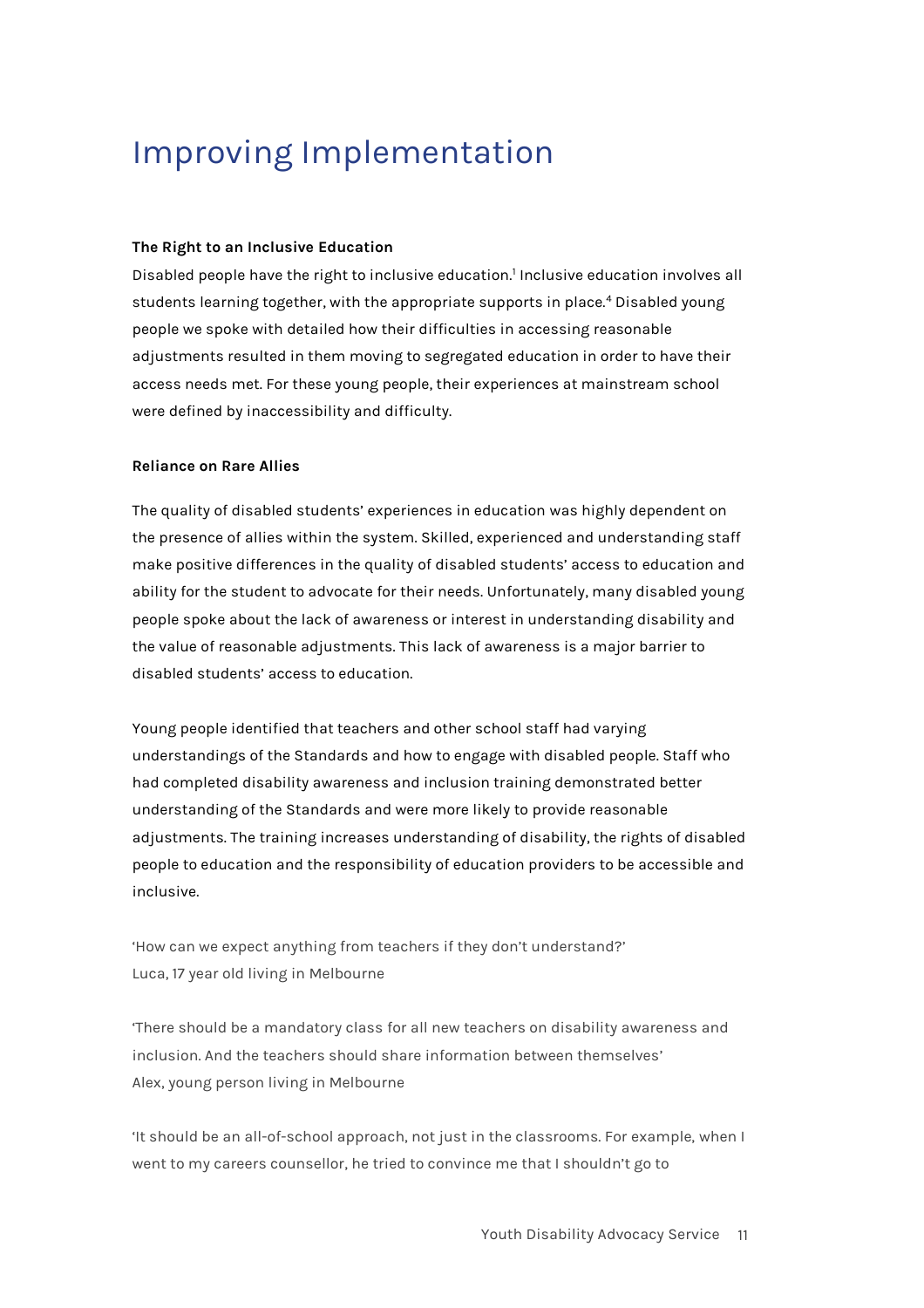university, even though I wanted to, because of my disability. He had such low expectations of me' Camellia, 20 year old living in Melbourne

'Some of my teachers didn't have a clue, even my own class teacher! They didn't know what my rights were' Alex, young person living in Melbourne

#### <span id="page-11-0"></span>**(In)Visible Solutions**

The Standards are intended to cover all types of disability but outcomes for disabled students differ depending on nature of their disability. Disabled students discussed the stark difference between their experiences of the Standards being implemented depending on whether their disability was visible or not. Often, education providers refused to provide reasonable adjustments to students whose disabilities were invisible. Disabled students said that staff simply could not understand the impacts of invisible disabilities and believed that any adjustment would be unnecessary.

'Educational access is mostly based on what people can see' Camellia, 20 year old living in Melbourne

#### *Luca's Story*

Having the two [visible and invisible disabilities] *I see how much harder it is for people with invisible disabilities*. If the staff can't see it, their comprehension is that it doesn't affect you as much. My physical disability doesn't get questioned, but if I want the same accommodation for a learning disability - invisible disability - as for my visible disability it doesn't happen. <sup>I</sup> went from having to fight for everything and having to prove everything, because you basically couldn't see my disability to now, I can say, 'Oh, I'm in a wheelchair. I need this.' And they're like, 'Oh, yeah, that's so easy'. For example, <sup>I</sup> originally asked to be able to leave classes five minutes early to get to the lockers so there was less action there. I was getting some sensory overload that was challenging. They refused that. But later, when I started using a wheelchair, I asked to leave class early again and they immediately said I could.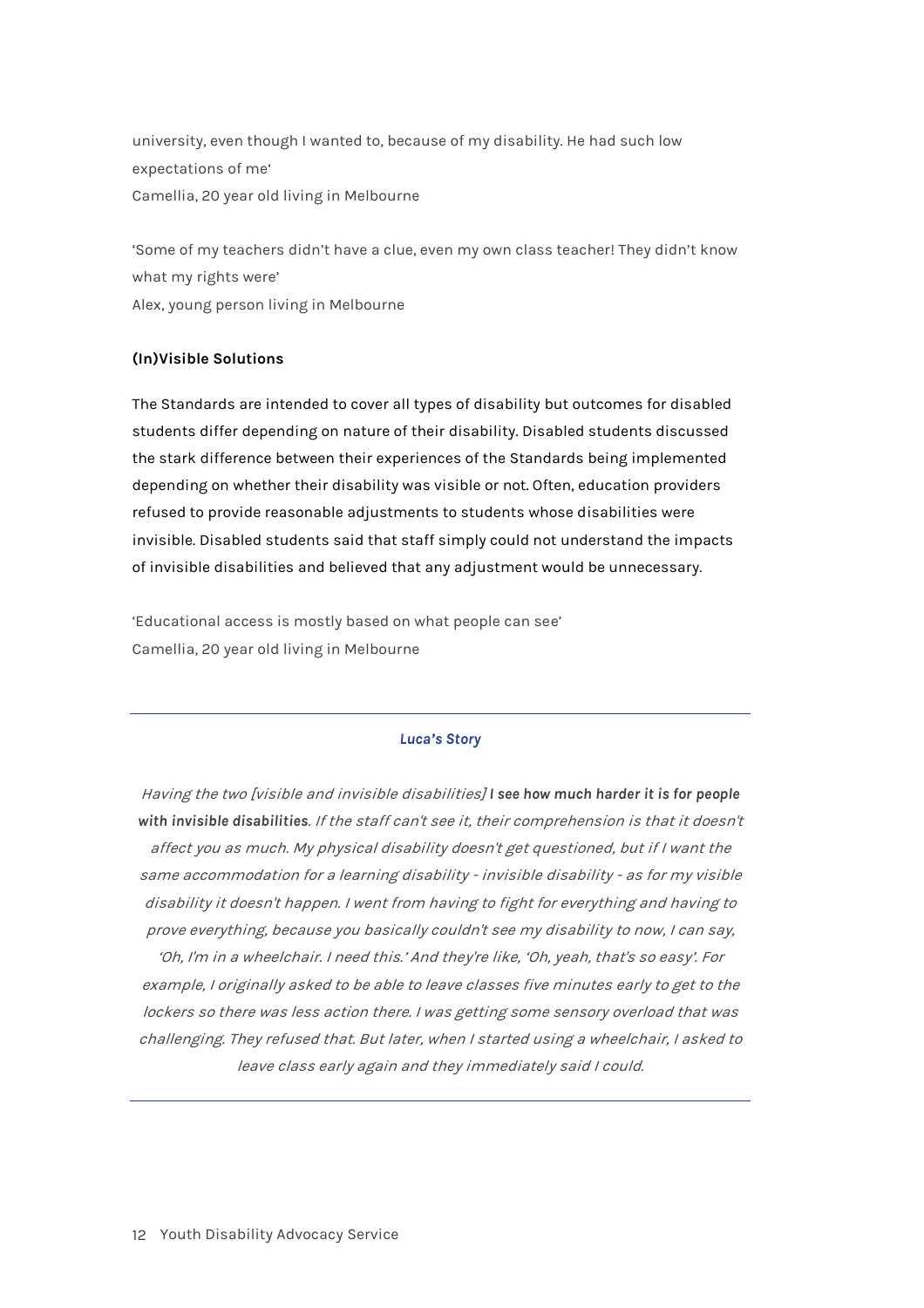#### <span id="page-12-0"></span>**Recommendation 4**

**Improve the implementation and consistency of the Standards**

- Mandate and support the delivery of disability awareness and inclusion training to all teaching and support staff at all government schools, public universities and TAFEs, and highly recommend this for private schools, private universities and other education providers, in order to provide consistency
- Develop and provide specific information about invisible and episodic disabilities and the responsibilities of education providers in providing access for students with them

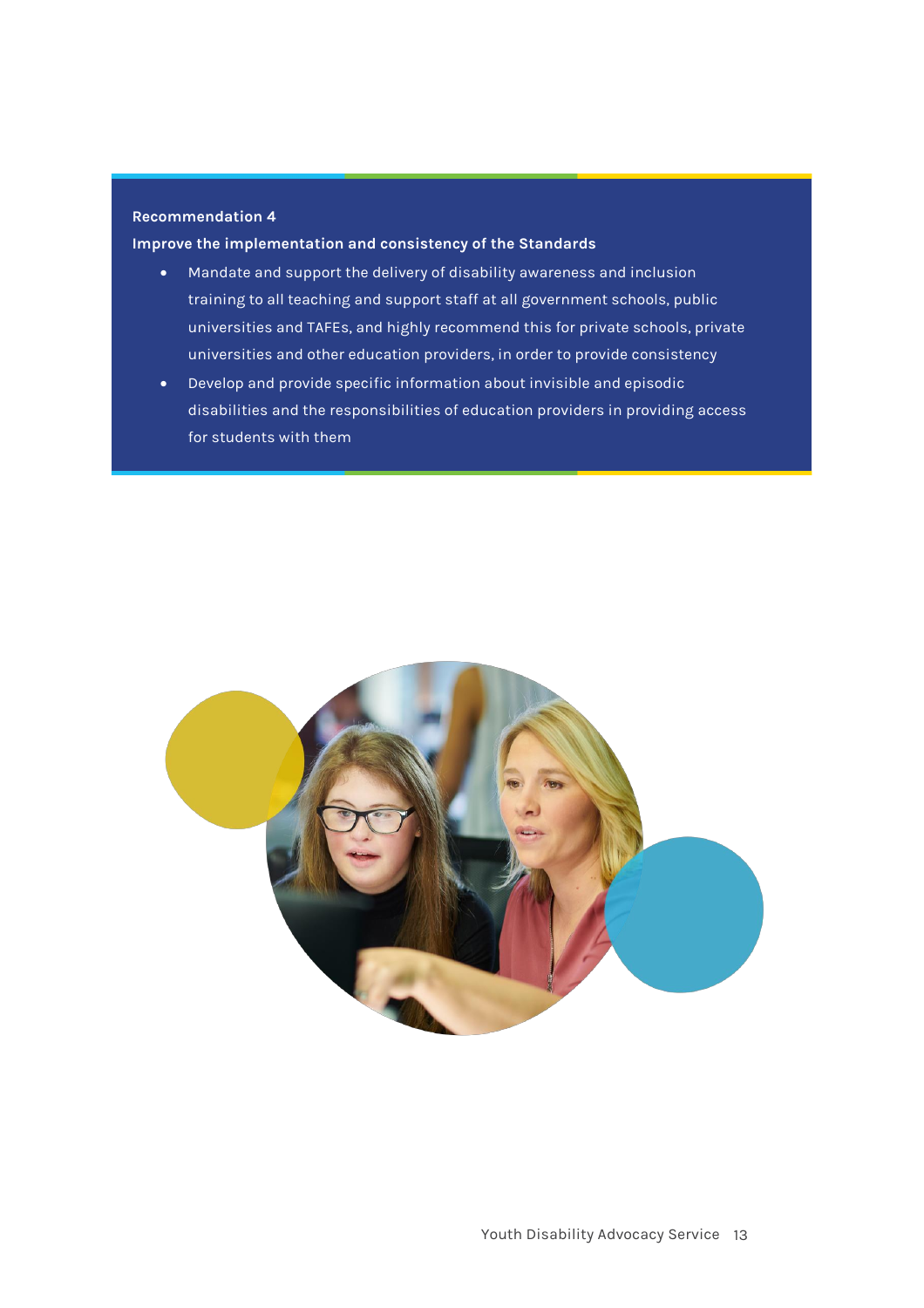# <span id="page-13-0"></span>Complaints, Feedback, Discrimination and Bullying

#### <span id="page-13-1"></span>**Disappointing Disparity**

There were large variations in the experiences of disabled students when reporting instances of discrimination or bullying. The Standards lay out the rights of students to be free from bullying and discrimination and the role of education providers in ensuring this, but there remains a trend of inaction. Some students reported numerous experiences of discrimination and bullying that had not been adequately responded to.

'I feel like in regards to like victimisation and harassment... that was genuinely met reasonably well. I feel like that's part of the Standards that schools typically do much better in'

Luca, 17 year old living in Melbourne

'When I got bullied... I didn't know what my rights were' Alex, young person living in Melbourne

'When I was getting bullied, the school they did nothing really.... they wouldn't support me through it' Oscar, 18 year old living in Melbourne

#### <span id="page-13-2"></span>**Uncommunicated Feedback and Complaints Processes**

Students identified that they were unaware of the correct procedures to pursue if they had complaints around the Standards or in the instances where they experienced discrimination or bullying. Additionally, disabled young people reported feeling unwilling to come forward if they had a complaint or feedback, especially after an experience of bullying or discrimination, due to the unfair effort required by the student and their supports to participate in this process.

'How are we, as disabled young people, supposed to speak out about our rights and what we need if we don't have any evidence to back it up?' Luca, 17 year old living in Melbourne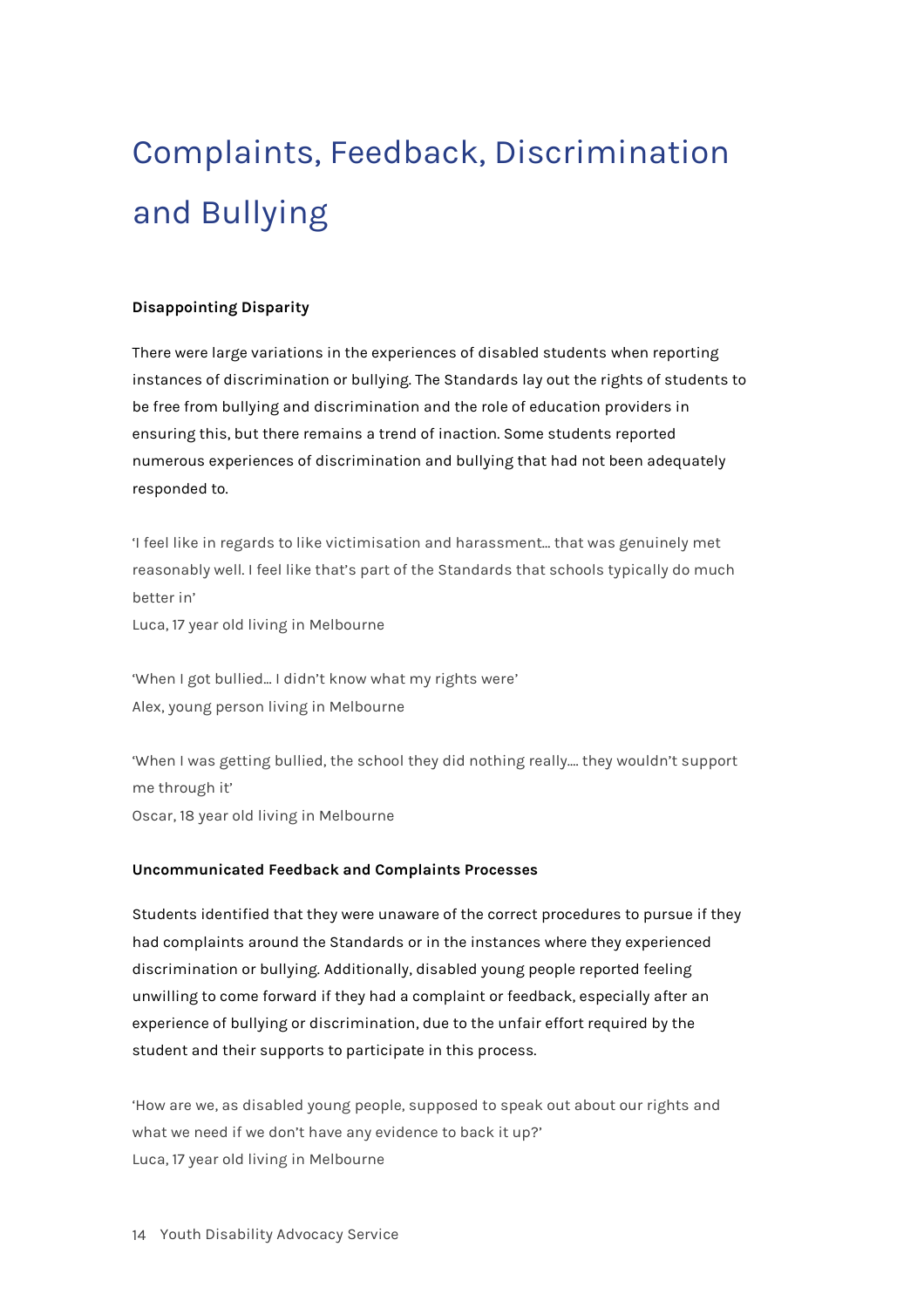'Not everyone has supportive parents, or even parents that have the ability to put their time and energy into fighting for our rights' Luca, 17 year old living in Melbourne

#### <span id="page-14-0"></span>**Recommendation 5**

**Improve access to complaints and feedback processes, especially for instances of discrimination and bullying**

- Increase young people's awareness of and access to formal complaints and feedback processes
- Mandate schools operate internal complaints and feedback systems
- Ensure all processes are accessible and appropriate for young people, taking into consideration different access needs
- Meaningfully embed student voice in systems for complaints

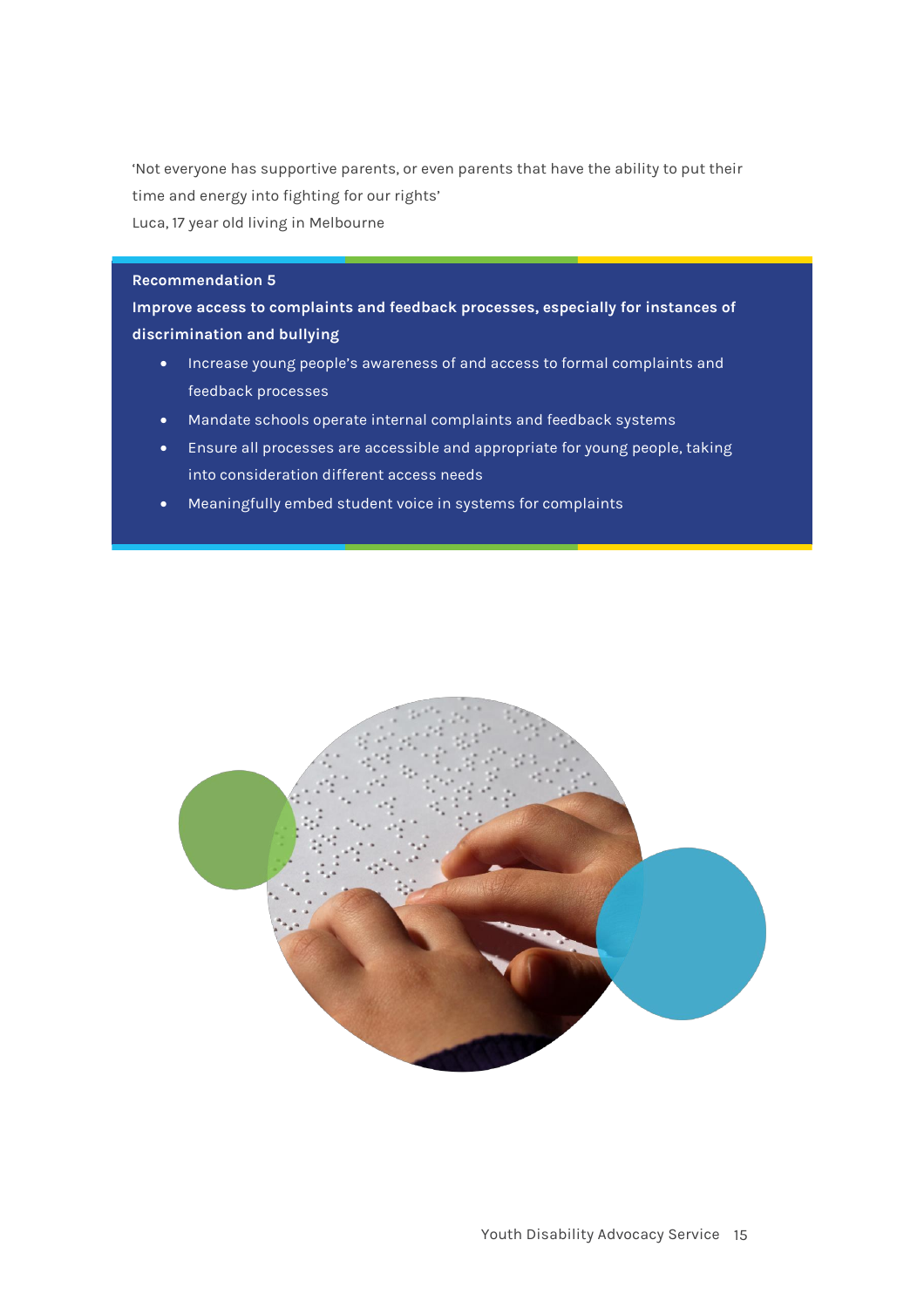### <span id="page-15-0"></span>References

- <sup>1</sup> UN General Assembly (2007). Convention on the Rights of Persons with Disabilities : resolution / adopted by the General Assembly, 24 January 2007, A/RES/61/106, retrieved from [https://www.un.org/development/desa/disabilities/convention-on](https://www.un.org/development/desa/disabilities/convention-on-the-rights-of-persons-with-disabilities.html)[the-rights-of-persons-with-disabilities.html](https://www.un.org/development/desa/disabilities/convention-on-the-rights-of-persons-with-disabilities.html)
- <sup>2</sup> Youth Affairs Council Victoria (2020). *Yerp* (online resource). Retrieved from <https://yerp.yacvic.org.au/>
- <sup>3</sup> Victorian Student Representative Council (2017). Policy Platform. Melbourne, Victoria. p3. Retrieved fro[m https://www.vicsrc.org.au/](https://www.vicsrc.org.au/)
- <sup>4</sup> Cologon, K. (2019). Towards inclusive education: A necessary process of transformation. Children and Young People with a Disability Australia. Collingwood, Australia.